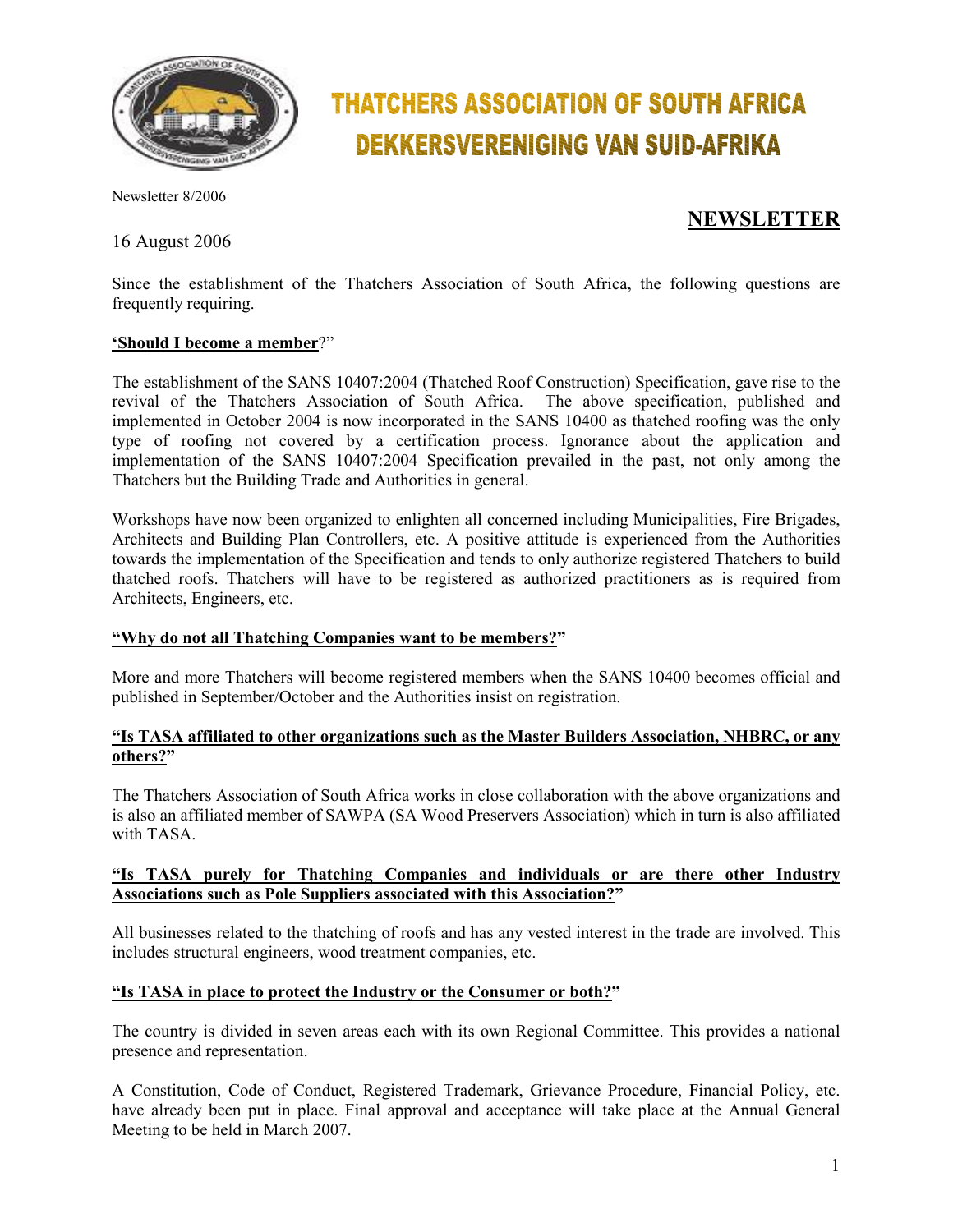With the above authorized and in operation, TASA will be in a position to promote and protect the Trade as well as the Consumers with the much needed co-operation of the Building Authorities.

# **Is it the correct approach to service the Industry as a whole and not simply the 'top dogs' for want of a better phrase?"**

TASA's strength and effectiveness is dependent on its National and Regional Committees. With members that are active and concerned about the wellbeing of the Trade as well as the interest of the Consumer, TASA will become a force that will grow from strength to strength. The participation of members is the cornerstone of the Association with an attitude that regards the wellbeing of the Trade in the broadest sense above short term personal interest.

### **"More info regarding TASA and the benefits thereof"**

The SANS 10407:2004 (Thatched Roof Construction) Specification and. 'A Guide to Good Thatching Practice' can be obtained in black and white in pdf format from the TASA website as well as the draft SANS 10400 Specification. Newsletters, Minutes, the Constitution, Code of Conduct, Logo Guidelines, etc., are also available from the website.

At the Western Cape Regional meeting held on the  $19<sup>th</sup>$  July 2006 in Stellenberg, it was decided to request the relevant authorities to allow TASA to produce a separate document that will consist of all the relevant clauses of all the Specifications pertaining to thatch roof construction, for example the SANS 0400:2005, etc. (In other words, not a separate Specification, but only extracts). With the above requested permission obtained TASA will then produce the document which will then be submitted for final approval by the authorities.

The reason being, that the SANS 10400 Specification (National Building Regulations) comprises of approximately 22 chapters, covering regulations regarding all building construction; making it difficult to ascertain which regulations are applicable to thatch roof construction only.

It was proposed that the principle of a written guarantee be enforced to accompany quotations. The guarantee must be binding for at least a one year period.

# **Benefits**

- Members receive monthly Newsletters.
- Members may advertise on the website at a very reasonable cost of only R400 per year.
- A member's name on the membership list serves as a link to the member's own website
- TASA's webmaster assists members in the design of their own website at a very reasonable cost
- Members are allowed to use the registered trademark of TASA on their own stationary and vehicles subject to the provisions laid down
- Members can place their own articles on the website as well as in the SA Timber Homes Magazine. The National Committee will edit articles.
- Members are assisted in disputes provided they have complied with the Specifications and Regulations applicable. In the absence thereof, the member will be requested to rectify the problem.
- Workshops are arranged to enlighten members on Specification requirements, Regulations and relevant matters. The attendance register will be screened on the website to indicate attendance. Attendance list will act as an indication of those interested to be updated on intricacies of the Trade.
- Area meetings provide a platform for members to enhance the interest and efficiency of the Trade and therefore of TASA.
- Discussions during these Area meetings will establish good relationships between competitors in the Trade and foremost provides for valuable exchange of information.